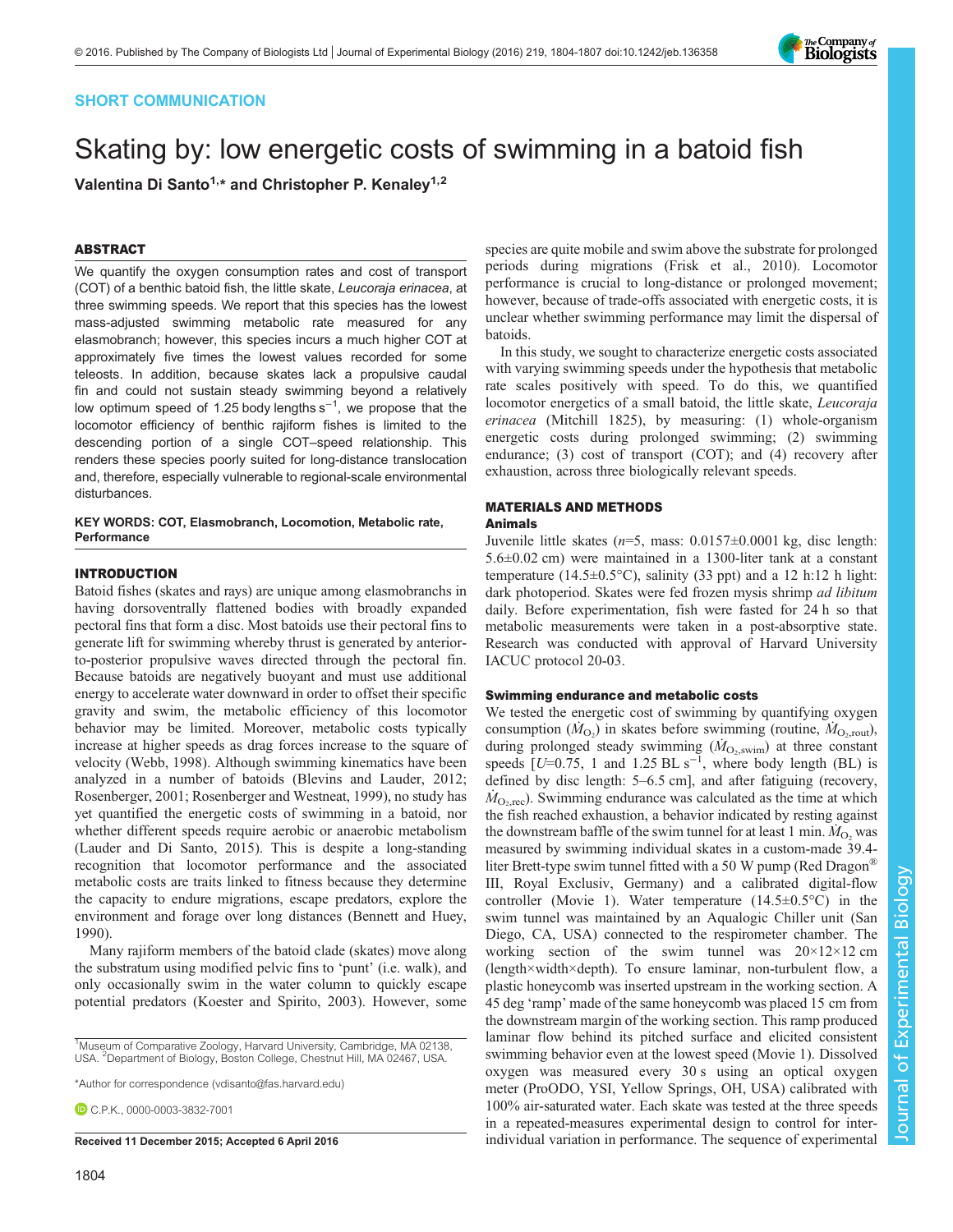speeds was randomized to minimize carry-over effects of training on performance. Skates were transferred to the swim tunnel and accustomed to the experimental set-up for 2 h prior to trials. Preliminary trials revealed that oxygen consumption in little skates returns to routine levels within 2 h after exhaustion [\(Di Santo,](#page-3-0) [2016](#page-3-0)). Following fatigue, the fish were allowed to rest in the tunnel for at least 1 h while oxygen consumption was recorded to determine recovery rates (when  $\dot{M}_{O_2,rec}$  returned to  $\dot{M}_{O_2,rout}$  levels).

Skate  $M_{\text{O}_2,\text{swim}}$  was calculated from the slope of oxygen decline over time in the respirometer according to the formula:

$$
\dot{M}_{\text{O}_2,\text{swim}} = \text{slope} \times V M^{-b},\tag{1}
$$

where  $V$  is volume of the swim tunnel in liters and  $M$  is the mass of fish in kilograms. A scaling coefficient  $(b)$  of 0.67 was invoked to correct for the allometric relationship between metabolic rates and mass after [Di Santo \(2015\)](#page-2-0). To quantify  $\dot{M}_{\text{O}_2,\text{rout}}$ , individual quiescent skates were placed in an intermittent 0.465-liter resting respirometer chamber while oxygen decline was measured at 30-s intervals over 1 h.

#### Cost of transport

COT (in kJ km<sup>-1</sup> kg<sup>-1</sup>) provides a measure of swimming efficiency and indicates the amount of energy an organism expends to displace its mass a fixed distance. At each speed,  $M_{\text{O}_2,\text{swim}}$  was converted to kJ kg<sup>-1</sup> using an oxy-calorific equivalent of 3.25 cal 1 mg<sup>-1</sup> O<sub>2</sub> [\(Solomon and Brafield, 1972\)](#page-3-0) and calculated as:

$$
COT = \dot{M}_{O_2} \times U,
$$
 (2)

where U is expressed in km h<sup>-1</sup>. To obtain COT<sub>net</sub>,  $\dot{M}_{\text{O}_2,\text{rout}}$  was subtracted from  $M_{\text{O}_2,\text{swim}}$ , giving the  $M_{\text{O}_2,\text{net}}$  at each speed.

### Data analyses

All metabolic rates, COT and endurance time at different speeds were analyzed using two-way repeated-measures ANOVA with individual skates and speed as factors, followed by a Tukey–Kramer multiple comparisons test for differences between group means. Recovery time following exhaustion was established using a repeated-measures ANOVA, followed by a Dunnett's test to compare  $\dot{M}_{\text{O}_2,\text{rec}}$  with  $\dot{M}_{\text{O}_2,\text{rout}}$ . All values are presented as means $\pm$ s.e.m. Statistical treatments were considered significantly different at  $\alpha$ =0.05 and undertaken in R, version 3.2.

## RESULTS AND DISCUSSION

 $M_{\text{O}_2,\text{swim}}$  decreased across the three speeds tested (ANOVA,  $F_{2,8}=5.7$ , P=0.02, Fig. 1A). Mean  $\dot{M}_{\text{O}_2,\text{swim}}$  and  $\dot{M}_{\text{O}_2,\text{net}}$  were significantly different at 0.75 and 1.25 BL s<sup>-1</sup> (Tukey–Kramer,  $\alpha$ =0.05; Fig. 1A). Mean  $\dot{M}_{\text{O}_2,\text{swim}}$  was at a minimum at 1.25 BL s<sup>-1</sup>, establishing this as the optimal speed  $(U_{opt})$  across the speeds tested. Moreover, swimming endurance did not differ significantly across speeds (ANOVA,  $F_{2,8}=1.94$ ,  $P=0.2$ ; Fig. 1B), suggesting a behavioral response rather than a physiological limit to swimming at these speeds [\(Peake and Farrell, 2006](#page-3-0)). Net COT was lowest at 1.25 BL s<sup>-1</sup>, at 3.8±0.9 kJ km<sup>-1</sup> kg<sup>-1</sup> (ANOVA,  $F_{2,8}$ =12.42, P=0.003; Fig. 1C). Following exhaustion, skates exhibited an increase in oxygen consumption after swimming steadily at 0.75 and 1 BL s<sup>-1</sup> (Dunnett's test,  $\alpha$ =0.05; [Fig. 2](#page-2-0)), suggesting that swimming involved anaerobic metabolism at low speeds. After fatiguing at 1.25 BL s−<sup>1</sup> , skates returned immediately to resting state, indicating that aerobic metabolism sustained locomotion at this speed ([Fig. 2\)](#page-2-0). The post-exercise  $\dot{M}_{\text{O}_2,\text{rec}}$  was added to COT<sub>net</sub> to obtain COT<sub>tot</sub>, indicating that locomotion at  $0.75$  BL s<sup>-1</sup> is more inefficient than at 1 and 1.25 BL s<sup>-1</sup> (ANOVA,  $F_{2,8}$ =15.63, P=0.002; Fig. 1D).

Little skates exhibit the lowest  $\dot{M}_{\text{O}_2,\text{swim}}$  measured in any elasmobranch to date (for a review, see [Lauder and Di Santo,](#page-3-0) [2015\)](#page-3-0). In fact, at 38.3 mg O<sub>2</sub> kg<sup>-1</sup> h<sup>-1</sup>, our results indicate that little skates achieve substantially lower  $\dot{M}_{\text{O}_2,\text{net}}$  relative to the lowest value previously recorded for any elasmobranch (approximately 56 mg O<sub>2</sub> kg<sup>-1</sup> h<sup>-1</sup> for Squalus acanthias, speed not controlled; [Brett and Blackburn, 1978\)](#page-2-0). Furthermore, little skate  $\dot{M}_{\text{O}_2,\text{swim}}$  is comparable to that of the European eel, Anguilla anguilla, a species that has one of the lowest  $\dot{M}_{\text{O}_2,\text{swim}}$  measured in fishes  $(42 \text{ mg } O_2 \text{ kg}^{-1} \text{ h}^{-1}$ ; [van Ginneken et al., 2005\)](#page-3-0).

Although  $\dot{M}_{\text{O}_2,\text{swim}}$  was significantly reduced with increasing speed, we were not able to quantify  $\dot{M}_{\text{O}_2,\text{swim}}$  at speeds above  $U_{\text{opt}}$ , 1.25 BL s−<sup>1</sup> , because at even slightly higher flow velocities



Fig. 1. Swimming energetics of the little skate, Leucoraja erinacea, at different speeds. (A) Routine (shaded) and swimming oxygen consumption rates  $(M_{O<sub>2</sub>,swim})$ , (B) swimming endurance, and (C) net and (D) total cost of transport (COT<sub>net</sub> and COT<sub>tot</sub>, respectively; portion of post-fatigue COT in gray) as function of speed (mean±s.e.m.; n=5, repeated-measures ANOVA, followed by a Tukey–Kramer multiple comparisons test; different letters represent significance at  $\alpha$ <0.05).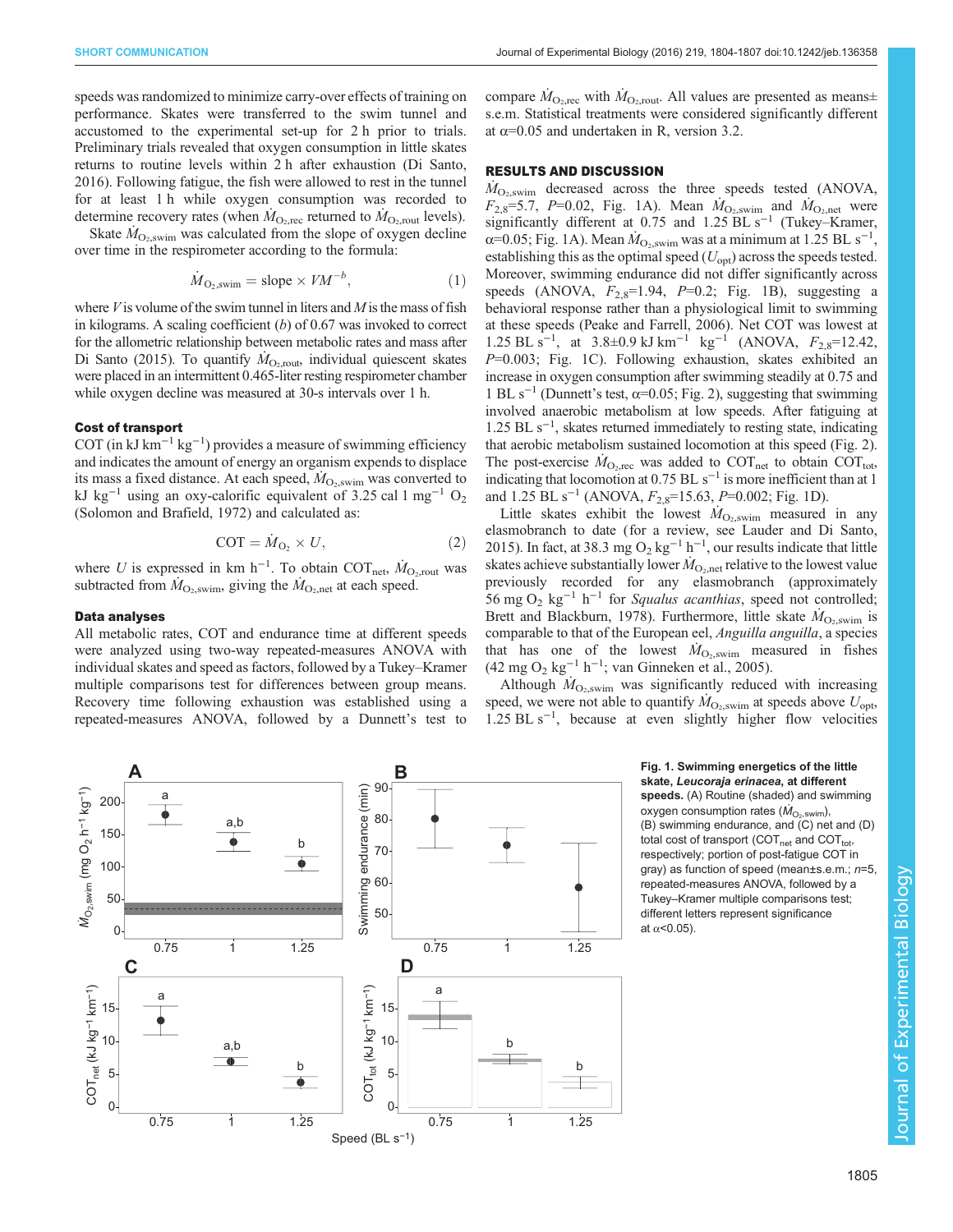<span id="page-2-0"></span>

Fig. 2. Oxygen consumption rates of the little skate, Leucoraja erinacea, recovering after exhaustive exercise. Oxygen consumption rates at 5-min intervals of skates recovering after exhaustive swimming exercise ( $M_{\odot,rec}$ : mean±s.e.m.) at three speeds. Vertical line represents fatigue point; horizontal dashed line indicates the mean routine metabolic rate ( $\dot{M}_{\odot, \text{rout}}$ ). Asterisks indicate that  $\dot{M}_{\odot,rec}$  is significantly higher than  $M_{\odot,rout}$  (n=5, repeatedmeasures ANOVA, followed by a Dunnett's test,  $\alpha$ =0.05).

 $(1.35 \text{ BL s}^{-1})$ , skates were unable to swim steadily and fatigued within a few minutes of burst-and-coast swimming. Based on previous experiments, we expected an increase in oxygen consumption with speed beyond the  $U_{\text{opt}}$  ([Webb, 1998\)](#page-3-0). However, fishes at low suboptimal speeds experience increased induced drag, and thus require additional energy to maintain postural equilibrium [\(Webb, 1998](#page-3-0)). The combination of highenergy metabolic costs below and beyond  $U_{\text{opt}}$  contributes to the hypothetical 'J-shaped' curve proposed by Webb ([1998\)](#page-3-0); however, this has not yet been supported by empirical results from studies of fishes. In fact, published data only address the effect of high speeds on  $\dot{M}_{\text{O}_2}$ , and thus overlook  $\dot{M}_{\text{O}_2,\text{swim}}$  at low speeds. In our study, skates swimming at  $U_{opt}$  show no post-fatigue increase in  $\dot{M}_{O_2}$  and return to pre-swimming  $\dot{M}_{\text{O}_2}$  immediately after exercise. In contrast to this,  $M<sub>O</sub>$ , increased significantly after exercise at the lowest speeds (0.75, 1 BL s−<sup>1</sup> ), suggesting that skates incurred an oxygen debt at these speeds that increased metabolic rates during recovery. Consequently, skates at low speeds had an even higher  $\text{COT}_{\text{tot}}$  if the amount of energy consumed after exhaustion is considered. This suggests that, at low speeds, skates must also rely on anaerobic pathways to fuel this activity (Di Santo, 2016).

Despite the fact that little skates exhibit extraordinarily low  $M_{\text{O}_2,net}$ , COT<sub>net</sub> in this species is much higher compared with other fishes (approximately five times higher than the European eel swimming at  $0.5$  BL s<sup>-1</sup>), and it is only surpassed by more active and larger species such as the mako shark, Isurus oxyrinchus [\(Sepulveda et al., 2007\)](#page-3-0). Generally, COT is much greater in smaller fishes because of the increased energy required to cover a similar distance. It is not surprising then that smaller benthic species might exhibit limited geographic ranges, when compared with larger elasmobranchs. This perhaps also explains why skates often explore the environment by punting and only engage in swimming if startled by a potential predator ([Koester and Spirito, 2003\)](#page-3-0). It is possible that, similar to other animals, skates may switch gaits from punting to swimming to reduce metabolic costs over long distances; however, additional work is needed to evaluate this hypothesis. Combined, punting behavior observed in natural and laboratory settings and high  $M_{\text{O}_2,\text{swim}}$  and  $M_{\text{O}_2,\text{rec}}$  at low speeds suggest that

1806

swimming may be reserved for longer-distance movement rather than for routine behaviors such as foraging. We also note that skates lack an expansive caudal fin and thus cannot transition from pairedfin to body–caudal-fin locomotion at higher speeds, a behavior common to teleosts, which swim at lower speeds using drag- or liftbased propulsion generated by the pectoral fins (Drucker, 1996). Because of this and our observations that skates would not swim steadily at speeds greater than 1.25 BL  $s^{-1}$ , these results suggest that skate locomotor efficiency is limited to the descending portion of a single COT–speed relationship.

However small, the energetic investment in swimming still represents a significant long-term cost. This cost is particularly relevant if a species must relocate to new, more favorable environments, especially in light of climate change, or migrate seasonally to breeding grounds. Although many fish species are known to have shifted their geographic range towards higher latitudes [\(Perry et al., 2005](#page-3-0); [Stebbing et al., 2002\)](#page-3-0), a few studies have shown that skates do not seem to undertake large-scale migrations as a response to changes in the environment ([Goodwin](#page-3-0) [et al., 2005](#page-3-0); [Perry et al., 2005](#page-3-0)). As our results suggest, because little skates have some of the highest COT measured in fishes, they may be at a distinct disadvantage in regards to short-term translocation. Comparative physiologists have traditionally used BL  $s^{-1}$  to evaluate swimming capability in fishes as a means to account for the effect of size on locomotor performance. Such an approach reveals that comparing swimming efficiencies based on COT portrays a more accurate estimation of energetic costs of migration. In this framework, future studies may reveal that reduced locomotor ability, as a result of not high metabolic rates, but rather small body size, may limit large-scale translocation of smaller individuals and possibly render these more vulnerable to environmental changes.

#### Acknowledgements

The authors thank George Lauder for logistical and conceptual support. James Sulikowski donated the skates used in this study.

#### Competing interests

The authors declare no competing or financial interests.

#### Author contributions

V.D.S. and C.P.K. designed and carried out experiments, analyzed data and wrote the manuscript.

#### Funding

This work was supported by an Office of Naval Research Multidisciplinary University Research Initiatives (MURI) grant [141410533] monitored by Dr Bob Brizzolara to George Lauder.

#### Supplementary information

Supplementary information available online at <http://jeb.biologists.org/lookup/suppl/doi:10.1242/jeb.136358/-/DC1>

#### References

- Bennett, A. F. and Huey, R. B. (1990). Studying the evolution of physiological performance. Oxford Surveys Evol. Biol. 7, 251-284.
- Blevins, E. L. and Lauder, G. V. [\(2012\). Rajiform locomotion: three-dimensional](http://dx.doi.org/10.1242/jeb.068981) [kinematics of the pectoral fin surface during swimming in the freshwater stingray](http://dx.doi.org/10.1242/jeb.068981) [Potamotrygon orbignyi](http://dx.doi.org/10.1242/jeb.068981). J. Exp. Biol. 215, 3231-3241.
- Brett, J. R. and Blackburn, J. M. [\(1978\). Metabolic rate and energy expenditure of](http://dx.doi.org/10.1139/f78-131) the spiny dogfish, Squalus acanthias. [J. Fish. Res. Board Can.](http://dx.doi.org/10.1139/f78-131) 35, 816-821.
- Di Santo, V. [\(2015\). Ocean acidification exacerbates the impacts of global warming](http://dx.doi.org/10.1016/j.jembe.2014.11.006) [on embryonic little skate,](http://dx.doi.org/10.1016/j.jembe.2014.11.006) Leucoraja erinacea (Mitchill). J. Exp. Mar. Biol. Ecol. 463[, 72-78.](http://dx.doi.org/10.1016/j.jembe.2014.11.006)
- Di Santo, V. [\(2016\). Intraspecific variation in physiological performance of a benthic](http://dx.doi.org/10.1242/jeb.139204) [elasmobranch challenged by ocean acidification and warming.](http://dx.doi.org/10.1242/jeb.139204) J. Exp. Biol. 219
- Drucker, E. G. [\(1996\). The use of gait transition speed in comparative studies of fish](http://dx.doi.org/10.1093/icb/36.6.555) [locomotion.](http://dx.doi.org/10.1093/icb/36.6.555) Am. Zool. 36, 555-566.